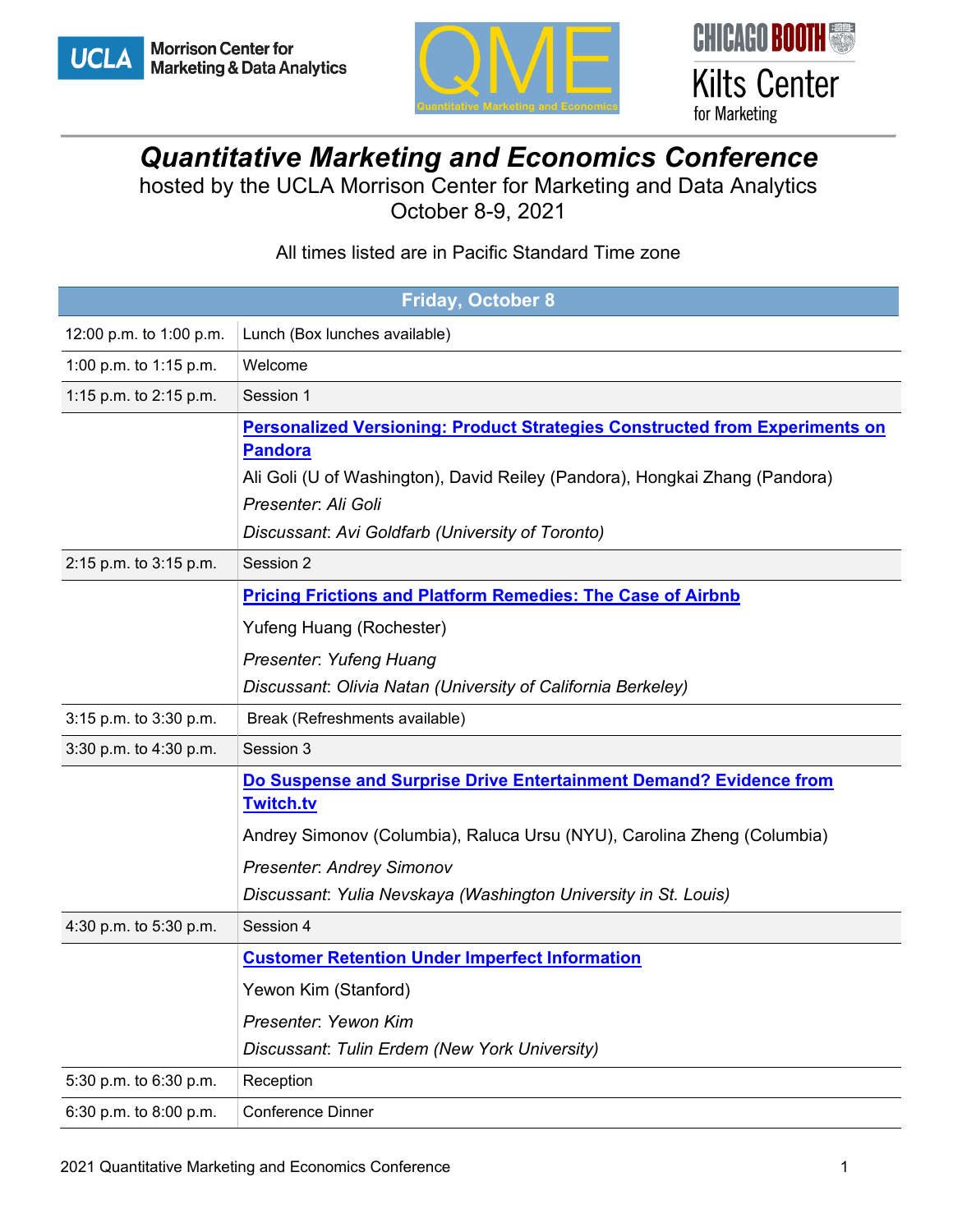





| <b>Saturday, October 9</b>         |                                                                                                                                                                                                                                                       |  |
|------------------------------------|-------------------------------------------------------------------------------------------------------------------------------------------------------------------------------------------------------------------------------------------------------|--|
| 8:30 a.m. to 9:30 a.m.             | Session 5                                                                                                                                                                                                                                             |  |
|                                    | Millennials and the Take-Off of Craft Brands: Preference Formation in the U.S.<br><b>Beer Industry</b><br>Joonhwi Joo (UTD), Bart Bronnenberg (Tilburg), JP Dube (Chicago Booth)<br>Presenter: Joonhwi Joo<br>Discussant: Maria Ana Vitorino (INSEAD) |  |
| 9:30 a.m. to 10:30 a.m.            | Session 6                                                                                                                                                                                                                                             |  |
|                                    | <b>Algorithmic Pricing and Competition: Empirical Evidence from the German</b><br><b>Retail Gasoline Market</b><br>Daniel Ershov (Toulouse), Stephanie Assad (Queen's U), Rob Clark (Queen's U), Lei<br>Xu (Bank of Canada)                           |  |
|                                    | <b>Presenter: Daniel Ershov</b><br>Discussant: Kanishka Misra (University of California San Diego)                                                                                                                                                    |  |
|                                    | 10:30 a.m. to 11:00 a.m. Break (Refreshments available)                                                                                                                                                                                               |  |
| 11:00 a.m. to 12:00 p.m. Session 7 |                                                                                                                                                                                                                                                       |  |
|                                    | <b>A/B Contracts</b><br>George Georgiadis (Northwestern), Michael Powell (Northwestern)<br>Presenter: George Georgiadis<br>Discussant: Doug Chung (Harvard University)                                                                                |  |
| 12:00 p.m. to 1:00 p.m.            | Lunch (Box lunches available)                                                                                                                                                                                                                         |  |
| 1:00 p.m. to 1:30 p.m.             | Wittink Award Presentation and QME Update<br>Navdeep Sahni (Chair), Brad Shapiro, Raph Thomadsen                                                                                                                                                      |  |
| 1:30 p.m. to 2:30 p.m.             | Session 8                                                                                                                                                                                                                                             |  |
|                                    | <b>Price Discrimination in International Airline Markets</b><br>Gaurab Aryal (U of Virginia), Charles Murray (Boston College), Jonathan Williams<br>(UNC)<br>Presenter: Gaurab Aryal<br>Discussant: Andrew Sweeting (University of Maryland)          |  |
| 2:30 p.m. to 3:00 p.m.             | Break (Refreshments available)                                                                                                                                                                                                                        |  |